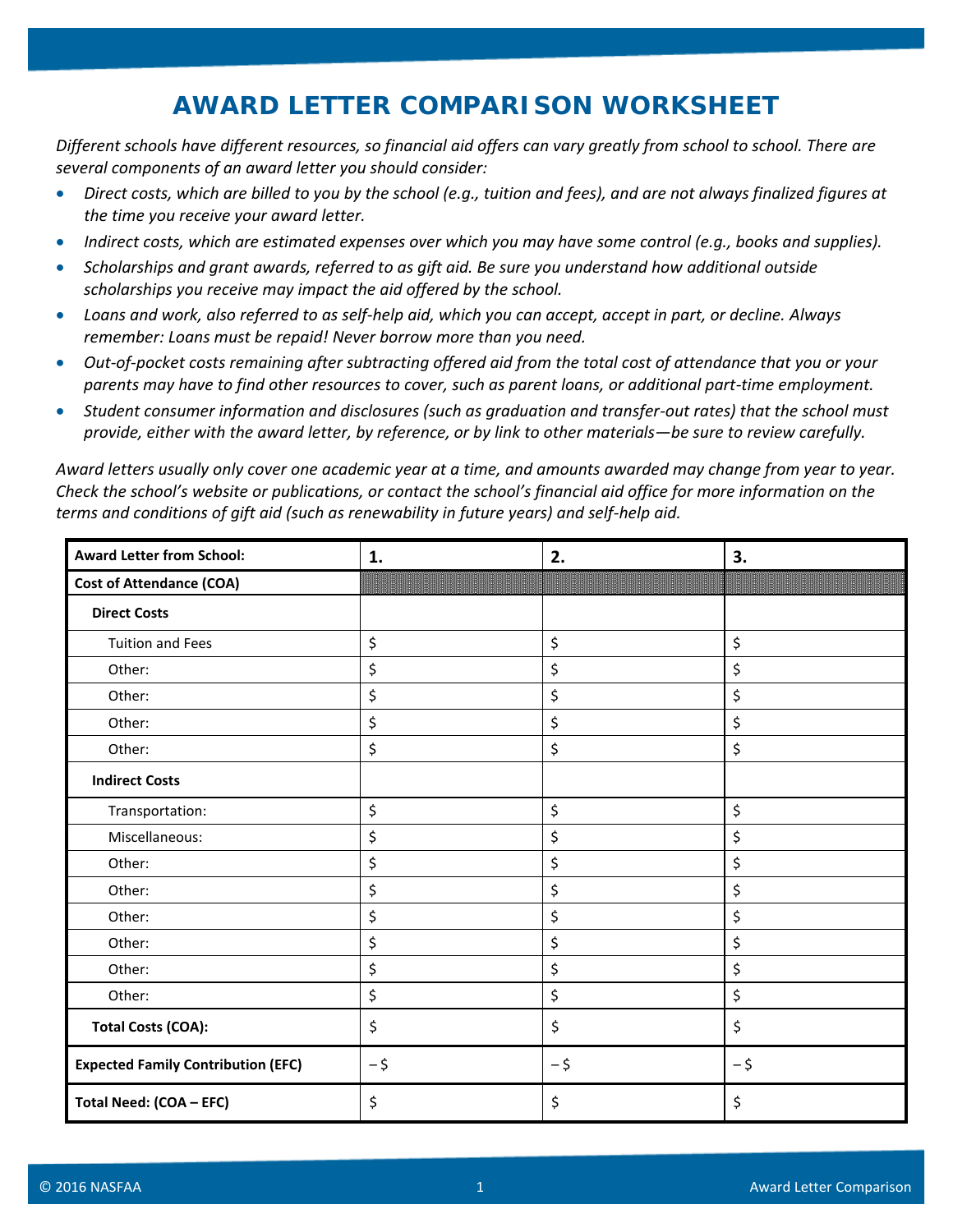## **Award Letter from School: 1. 2. 3. Scholarship and Grant Awards (Gift Aid): 1.**  $\left| \xi \right|$ Renewable? ■ Yes ■ No \$ Renewable?  $\Box$  Yes  $\Box$  No \$ Renewable? **Q** Yes **Q** No **2.**  $\vert \xi \rangle$ Renewable?  $\Box$  Yes  $\Box$  No  $\zeta$ Renewable?  $\Box$  Yes  $\Box$  No  $\zeta$ Renewable? ■ Yes ■ No **3.**  $|\xi|$ Renewable? ■ Yes ■ No  $\zeta$ Renewable? ■ Yes ■ No  $\zeta$ Renewable?  $\Box$  Yes  $\Box$  No **4.**  $\left| \xi \right|$ Renewable? ■ Yes ■ No  $\zeta$ Renewable? ■ Yes ■ No  $\mathsf{\hat{S}}$ Renewable? ■ Yes ■ No **Total Gift Aid:**  $\begin{vmatrix} 5 & 1 \\ 5 & 1 \end{vmatrix}$ **Net Cost (Total Need minus Total Gift Aid)** \$ \$ \$ **Work (Self-Help):** Source and Hours per Week | Wages | Wages | Wages | Wages | Wages **1.** \$ \$ \$ **2.**  $\begin{vmatrix} 5 & 15 \\ 5 & 15 \end{vmatrix}$  is the set of  $\begin{vmatrix} 5 & 15 \\ 5 & 15 \end{vmatrix}$  is the set of  $\begin{vmatrix} 5 & 15 \\ 5 & 15 \end{vmatrix}$ **Loans (Self-Help):** Source and Interest Rates **1.** ( %)  $\begin{matrix} \vert & \zeta \end{matrix}$   $\begin{matrix} \zeta & \zeta \end{matrix}$ **2.** ( %)  $|\;$  \$  $|$  \$  $|$  \$ \$ **3.** ( %)  $|\;$  \$  $|$  \$  $|$  \$ \$ **4.** ( %)  $|\; \mathsf{S} \;|\;$  ( %)  $|\; \mathsf{S} \;|\;$ **Total Self Help:**  $\begin{array}{c|c|c|c|c|c} \hline \text{5} & \text{5} & \text{5} \end{array}$ **Unmet Need (Net Cost minus Total Self-Help)** \$ \$ \$ **Assumptions** Enrollment (e.g., full time) Living status (e.g., on-campus) Other: Other: **Consumer Information:** Online? Yes No Yes No Yes No Email? Yes No Yes No Yes No Paper? Yes No Yes No Yes No **Contact Information for the Financial Aid Office: Deadlines and Next Steps: 1. 2. 3. 4.**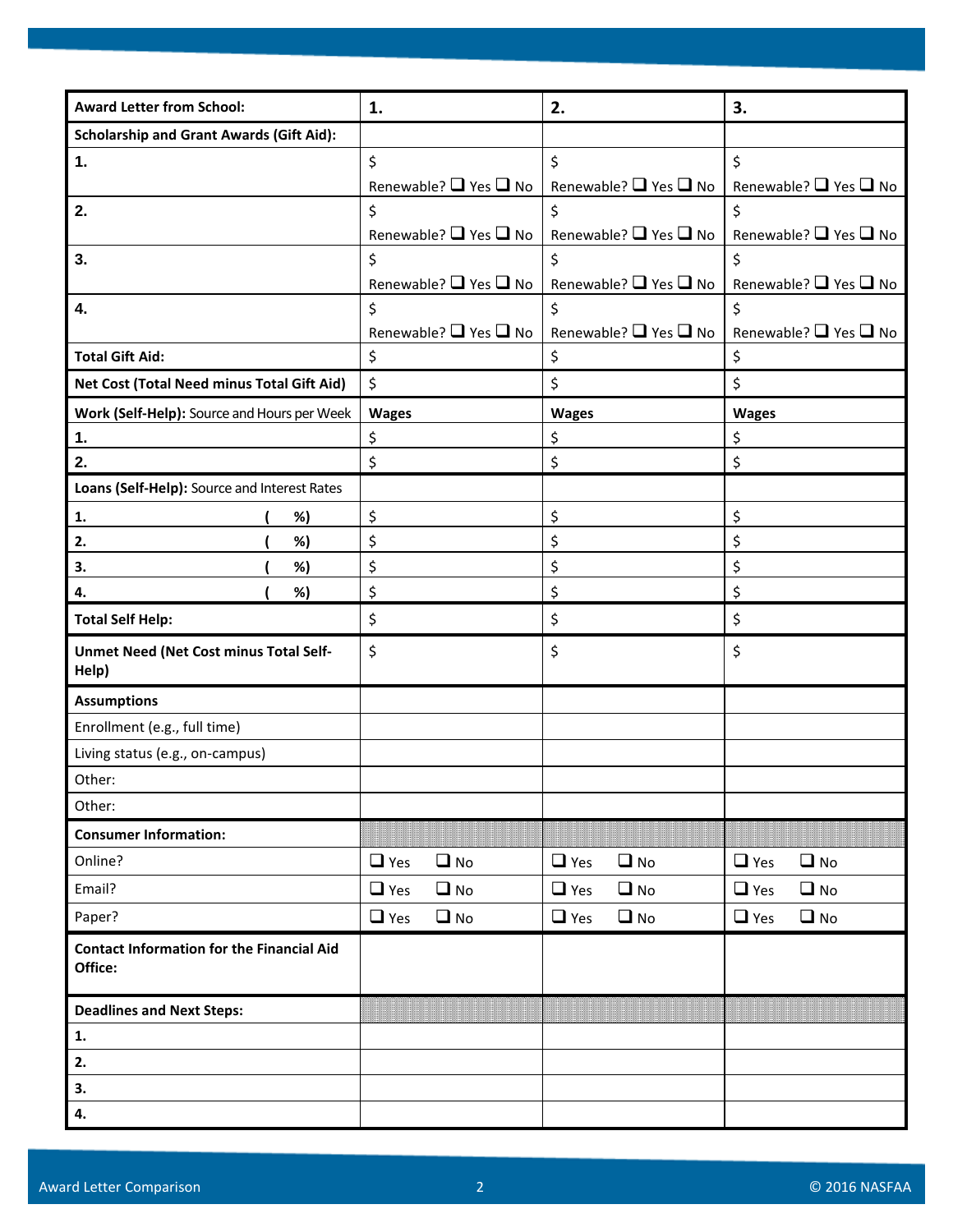| <b>Award Letter from School:</b>                                                   | 1. | 2. | 3. |
|------------------------------------------------------------------------------------|----|----|----|
| <b>Total Loan History (for returning students)</b>                                 |    |    |    |
| National Student Loan Data System<br>(NSLDS):<br>http://www.nslds.ed.gov/nslds SA/ |    |    |    |
|                                                                                    |    |    |    |
|                                                                                    |    |    |    |
| Private or Institutional Loan(s):                                                  |    |    |    |
|                                                                                    |    |    |    |
|                                                                                    |    |    |    |
|                                                                                    |    |    |    |
|                                                                                    |    |    |    |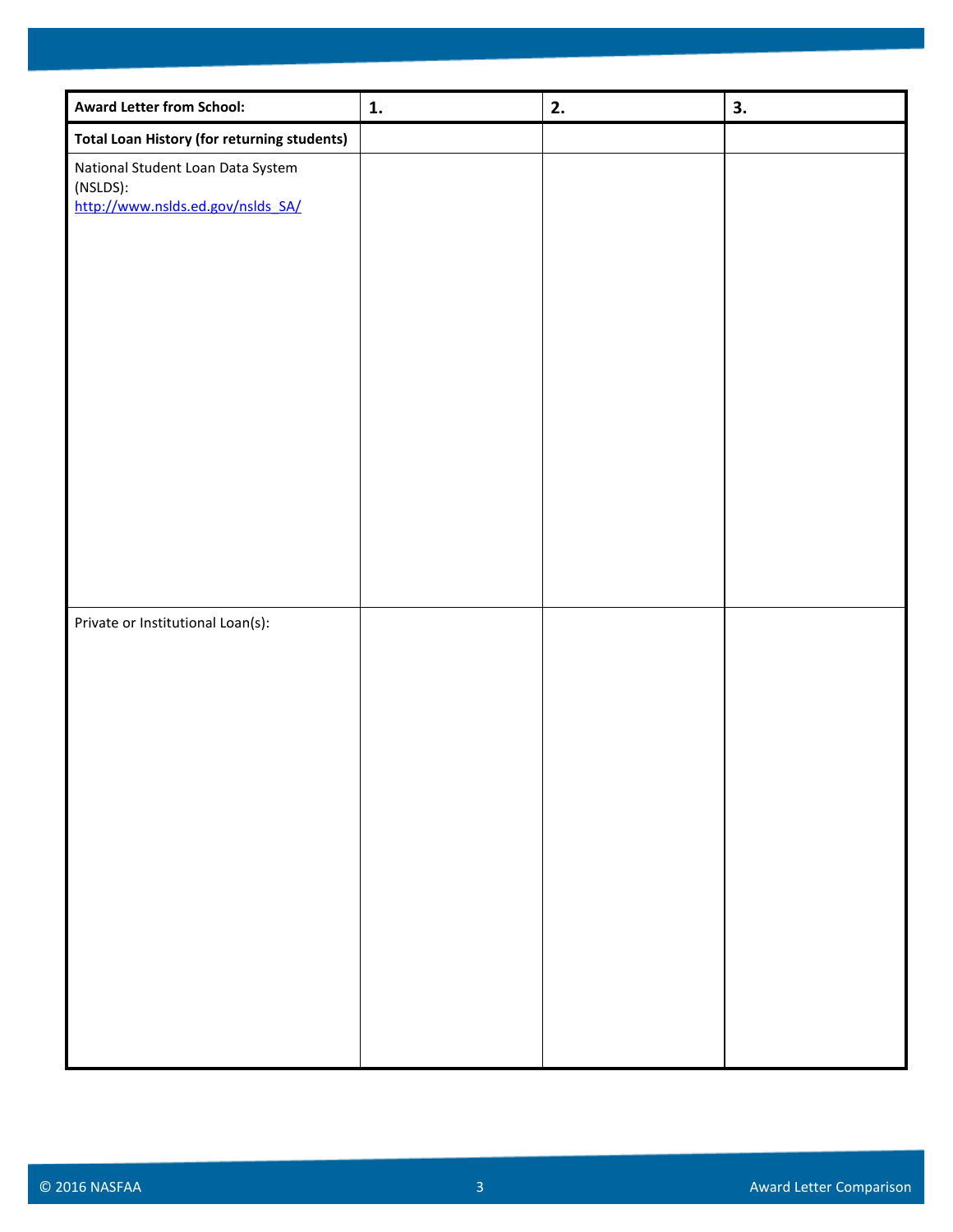## **U.S. Department of Education Glossary**

*Note: Some of the following glossary terms differ from those which appear on the U.S. Department of Education website. The definitions of some terms have been expanded to provide more information and context.*

| <b>Academic Year</b>                    | A period of time schools use to measure a quantity of study. For example, a school's academic<br>year may consist of a fall and spring semester during which a full-time undergraduate student<br>must complete 24 semester hours. Academic years vary from school to school and even from<br>educational program to educational program at the same school.                                                                                                                                                                                                                                                                                                                                                                                                                                                                   |
|-----------------------------------------|--------------------------------------------------------------------------------------------------------------------------------------------------------------------------------------------------------------------------------------------------------------------------------------------------------------------------------------------------------------------------------------------------------------------------------------------------------------------------------------------------------------------------------------------------------------------------------------------------------------------------------------------------------------------------------------------------------------------------------------------------------------------------------------------------------------------------------|
| <b>Accreditation</b>                    | Refers to the school meeting certain minimum academic standards, as defined by the<br>accrediting body. The school must have accreditation from an accrediting body recognized by<br>the U.S. Department of Education to be eligible to participate in the administration of federal<br>student aid programs.                                                                                                                                                                                                                                                                                                                                                                                                                                                                                                                  |
| Accrue                                  | The process where interest accumulates on a loan. When "interest accrues on a loan," the<br>interest due on the loan is accumulating.                                                                                                                                                                                                                                                                                                                                                                                                                                                                                                                                                                                                                                                                                          |
| <b>Adverse Credit</b><br><b>History</b> | A summary of an individual's financial history. To qualify for a PLUS Loan without an endorser,<br>a parent borrower must not possess an adverse credit history. The Department of Education<br>considers the following to determine if a borrower has adverse credit:                                                                                                                                                                                                                                                                                                                                                                                                                                                                                                                                                         |
|                                         | Is more than 90 days delinquent on the repayment of one or more debts with the total<br>combined outstanding balance of more than \$2,085 as of the date of the credit report, has<br>been placed in collection for that debt, or has had that debt charged off during the two years<br>preceding the date of the credit report; or                                                                                                                                                                                                                                                                                                                                                                                                                                                                                            |
|                                         | Has been subject to a default determination, bankruptcy discharge, foreclosure, repossession,<br>$\bullet$<br>tax lien, wage garnishment, or Title IV debt write-off during the five years preceding the date of<br>the credit report.                                                                                                                                                                                                                                                                                                                                                                                                                                                                                                                                                                                         |
| <b>Agreement to</b><br><b>Serve</b>     | An agreement under which a student receiving a Teacher Education Assistance for College and<br>Higher Education (TEACH) Grant commits to the specific obligation to teach for four complete<br>years in a designated high-need field at a low-income elementary or secondary school within<br>eight years of completing or ceasing enrollment in a TEACH Grant-eligible program.                                                                                                                                                                                                                                                                                                                                                                                                                                               |
| <b>Associate Degree</b>                 | An undergraduate academic degree awarded for a course of study two years in length.                                                                                                                                                                                                                                                                                                                                                                                                                                                                                                                                                                                                                                                                                                                                            |
| <b>Award Letter</b>                     | An award letter from a school states the type and amount of financial aid the school is willing<br>to provide if the student accepts admission and registers to take classes at that school.                                                                                                                                                                                                                                                                                                                                                                                                                                                                                                                                                                                                                                   |
| <b>Bachelor's Degree</b>                | An undergraduate academic degree awarded for a course of study that is generally four or five<br>years in length.                                                                                                                                                                                                                                                                                                                                                                                                                                                                                                                                                                                                                                                                                                              |
| <b>Borrower</b>                         | Individual who signed and agreed to the terms in the promissory note and is responsible for<br>repaying the loan.                                                                                                                                                                                                                                                                                                                                                                                                                                                                                                                                                                                                                                                                                                              |
| Capitalized                             | With certain loans, such as subsidized Federal Family Education Loan (FFEL) or subsidized<br>Federal Direct Student Loan (Direct Loan), the U.S. Department of Education pays the interest<br>that accrues on these loans while the student is enrolled at least half time and during periods<br>of deferment. However, with subsidized loans in forbearance, unsubsidized loans or PLUS<br>Loans, the student, the student's parents, and graduate or professional degree students are<br>responsible for paying interest as it accrues on these loans. When the interest is not paid, it is<br>capitalized or added to the principal balance, which increases the outstanding principal<br>amount due on this loan. Interest that is capitalized subsequently accrues interest, adding an<br>additional expense to the loan. |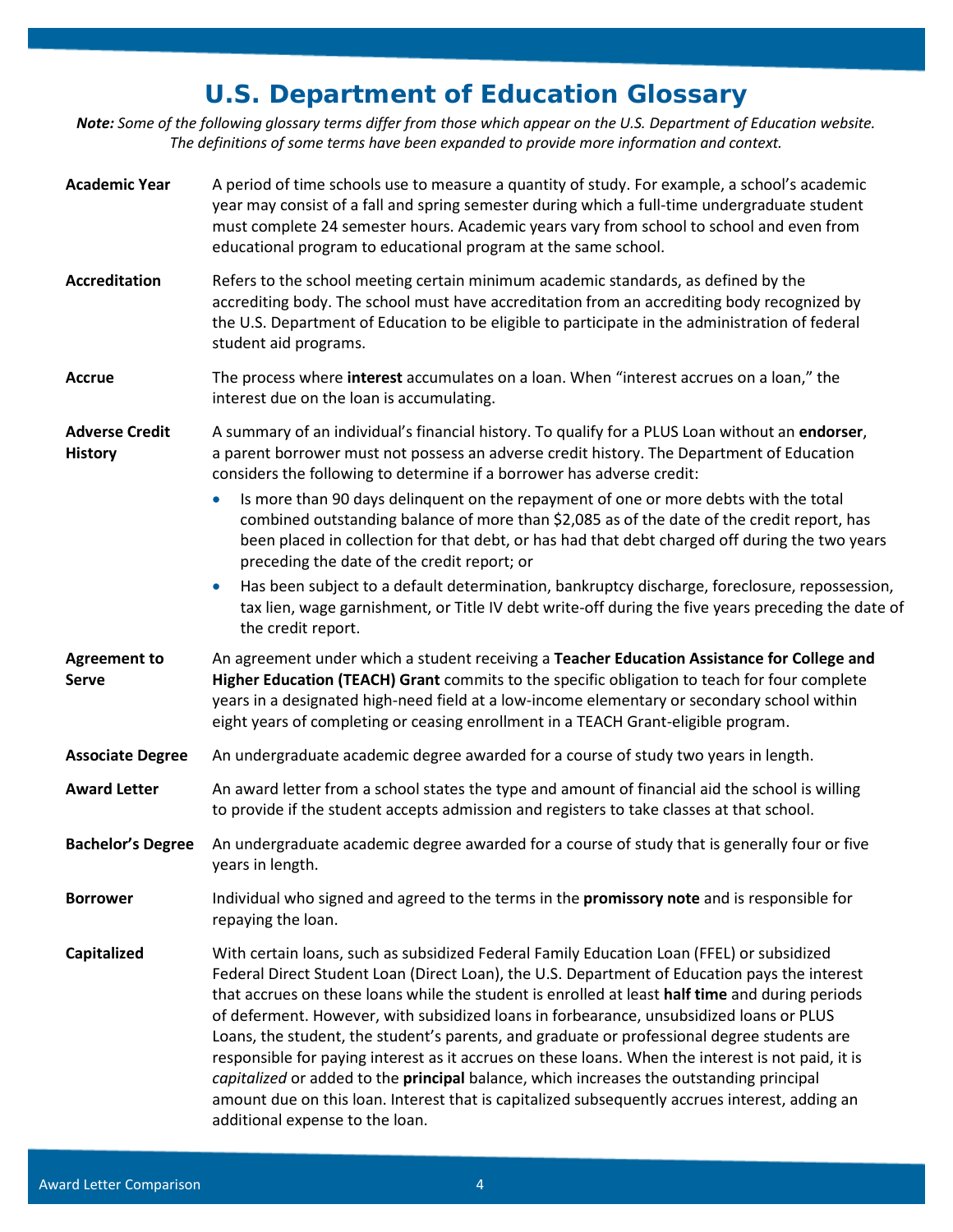| Comprehensive<br><b>Transition and</b> | A comprehensive transition and postsecondary (CTP) program for students with intellectual<br>disabilities pursuing a degree, certificate, or nondegree program that:                                                                                                                                                                                                                                                                                                                                                                                                                                                                                                                                                                                                                                                                                                                                                                                                                                                                                                                                                                                                                                                                                                                                                                                      |
|----------------------------------------|-----------------------------------------------------------------------------------------------------------------------------------------------------------------------------------------------------------------------------------------------------------------------------------------------------------------------------------------------------------------------------------------------------------------------------------------------------------------------------------------------------------------------------------------------------------------------------------------------------------------------------------------------------------------------------------------------------------------------------------------------------------------------------------------------------------------------------------------------------------------------------------------------------------------------------------------------------------------------------------------------------------------------------------------------------------------------------------------------------------------------------------------------------------------------------------------------------------------------------------------------------------------------------------------------------------------------------------------------------------|
| Postsecondary<br>(CTP) Program         | Is offered by an institution of higher education and approved by the U.S. Department of<br>Education;                                                                                                                                                                                                                                                                                                                                                                                                                                                                                                                                                                                                                                                                                                                                                                                                                                                                                                                                                                                                                                                                                                                                                                                                                                                     |
|                                        | Is designed to support students with intellectual disabilities who are seeking to continue<br>academic, career and technical training for education, and independent living instruction to<br>prepare for gainful employment;                                                                                                                                                                                                                                                                                                                                                                                                                                                                                                                                                                                                                                                                                                                                                                                                                                                                                                                                                                                                                                                                                                                             |
|                                        | Offers academic advising and a structured curriculum; and<br>$\bullet$                                                                                                                                                                                                                                                                                                                                                                                                                                                                                                                                                                                                                                                                                                                                                                                                                                                                                                                                                                                                                                                                                                                                                                                                                                                                                    |
|                                        | Requires students with intellectual disabilities to participate on a not-less-than-half-time basis<br>with nondisabled students in (1) regular enrollment in credit-bearing courses, (2) auditing or<br>participating in courses for which the student does not receive regular academic credit, (3)<br>enrollment in non-credit-bearing, nondegree courses, or (4) participation in internships or work-<br>based training.                                                                                                                                                                                                                                                                                                                                                                                                                                                                                                                                                                                                                                                                                                                                                                                                                                                                                                                              |
| Consolidation                          | The process of combining one or more loans into a single new loan.                                                                                                                                                                                                                                                                                                                                                                                                                                                                                                                                                                                                                                                                                                                                                                                                                                                                                                                                                                                                                                                                                                                                                                                                                                                                                        |
| <b>Cost of Attendance</b><br>(COA)     | The total amount it will cost you to go to school—usually expressed as a yearly figure. It's<br>determined using rules established by law. The COA includes tuition and fees; on-campus room and<br>board (or a housing and food allowance for off-campus students); and allowances for books,<br>supplies, transportation, loan fees, and, if applicable, dependent care. It also includes<br>miscellaneous and personal expenses, including an allowance for the rental or purchase of a<br>personal computer. Costs related to a disability are also covered. The COA includes reasonable<br>costs for eligible study-abroad programs as well. For students attending less than half time, the<br>COA includes tuition and fees and an allowance for books, supplies, transportation, and dependent<br>care expenses; it can also include room and board for up to three semesters or the equivalent at<br>the institution, but no more than two of those semesters or the equivalent may be consecutive. For<br>correspondence study students, the COA is restricted to tuition and fees, which typically includes<br>books and supplies. Talk to the financial aid administrator at the school you're planning to attend<br>if you have any unusual expenses that might affect your COA.                                                             |
| <b>Default</b>                         | Failure to repay a loan according to the terms agreed to when you signed a promissory note. For<br>the FFEL and Direct Loan programs, default is more specific-it occurs if you fail to make a payment<br>for 270 days if you repay monthly (or 330 days if your payments are due less frequently). The<br>consequences of default are severe. Your school, the lender or agency that holds your loan, and<br>the state and the federal government may all take action to recover the money, including notifying<br>national credit bureaus of your default. This may affect your credit rating for as long as seven years.<br>For example, you might find it difficult to borrow money from a bank to buy a car or a house. In<br>addition, the Internal Revenue Service can withhold your U.S. individual income tax refund and<br>apply it to the amount you owe, or the agency holding your loan might ask your employer to<br>deduct payments from your paycheck. Also, you may be liable for loan collection expenses. If you<br>return to school, you're not entitled to receive additional federal student financial aid. Legal action<br>also might be taken against you. In many cases, default can be avoided by submitting a request for<br>a deferment, forbearance, discharge, or cancellation and by providing the required documentation. |
| <b>Dependent</b><br><b>Student</b>     | A student who does not meet any of the criteria for an independent student. An independent<br>student is one of the following: at least 24 years old, a married individual, a graduate or<br>professional student, a veteran, a member of the U.S. Armed Forces serving on active duty for<br>other than training purposes, an orphan, an individual in foster care, a ward of the court, an<br>emancipated minor, an individual in legal guardianship, a designated unaccompanied youth who is<br>homeless or at risk of being homeless, someone with dependent children or legal dependents other<br>than a spouse, or someone who presents documentation of other unusual circumstances<br>demonstrating independence to the financial aid administrator.                                                                                                                                                                                                                                                                                                                                                                                                                                                                                                                                                                                              |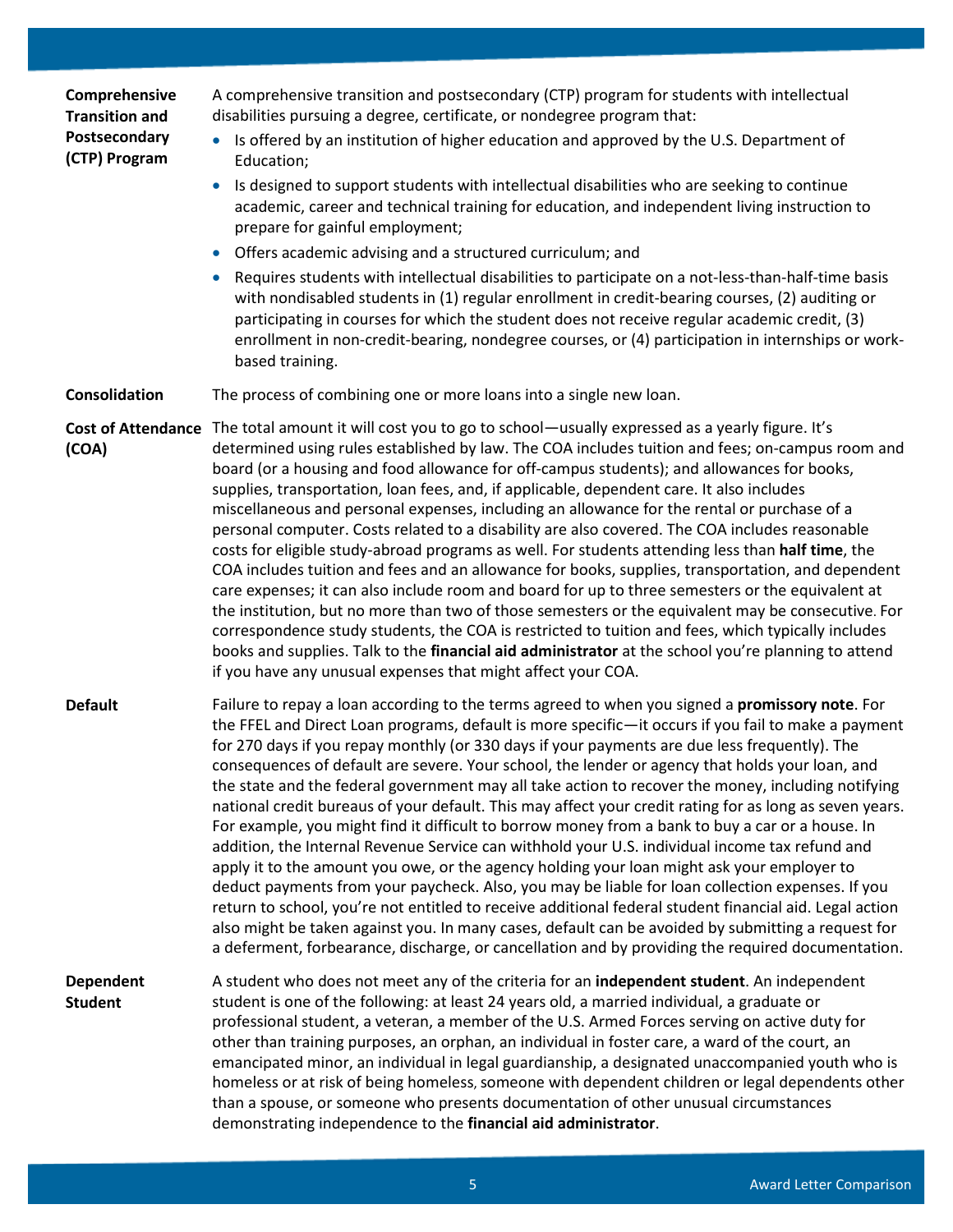| <b>Direct Loan</b>      | William D. Ford Federal Direct Loan (Direct Loan) Program. Loans made through this program are<br>referred to as Direct Loans. Eligible students and parents borrow directly from the U.S. Department<br>of Education at participating schools. Direct Loans include subsidized and unsubsidized Direct Loans<br>(also known as Direct Subsidized Loans and Direct Unsubsidized Loans), Direct PLUS Loans, and<br>Direct Consolidation Loans. You repay these loans directly to the U.S. Department of Education. |
|-------------------------|-------------------------------------------------------------------------------------------------------------------------------------------------------------------------------------------------------------------------------------------------------------------------------------------------------------------------------------------------------------------------------------------------------------------------------------------------------------------------------------------------------------------|
| <b>Disbursement</b>     | Payment of loan proceeds to the borrower via the school by the lender. During consolidation, this<br>term refers to sending payoffs to the loan holders of the underlying loans being consolidated.                                                                                                                                                                                                                                                                                                               |
| Eligible<br>Noncitizen  | You must be one of the following to receive federal student aid:<br>U.S. national (Natives of American Samoa, Swain's Island, or U.S. Minor Outlying Islands are U.S.<br>nationals but not U.S. citizens); or<br>U.S. permanent resident who has an I-151, I-551, or I-551C (Permanent Resident Card).<br>$\bullet$                                                                                                                                                                                               |
|                         | If you're not in one of these categories, you must be an eligible noncitizen, and you must have an<br>Arrival-Departure Record (I-94) from U.S. Citizenship and Immigration Services (USCIS) showing one<br>of the following designations:<br>"Refugee";                                                                                                                                                                                                                                                          |
|                         | $\bullet$                                                                                                                                                                                                                                                                                                                                                                                                                                                                                                         |
|                         | "Asylum Granted";                                                                                                                                                                                                                                                                                                                                                                                                                                                                                                 |
|                         | "Cuban-Haitian Entrant, Status Pending";<br>"Conditional Entrant" (valid only if issued before April 1, 1980);                                                                                                                                                                                                                                                                                                                                                                                                    |
|                         | $\bullet$<br>• Victims of human trafficking, T-visa (T-2, T-3, or T-4, etc.) holder; or                                                                                                                                                                                                                                                                                                                                                                                                                           |
|                         | "Parolee" (You must be paroled into the United States for at least one year and you must be<br>able to provide evidence from the USCIS that you are in the United States for other than a<br>temporary purpose and that you intend to become a U.S. citizen or permanent resident.).                                                                                                                                                                                                                              |
|                         | If you have only a Notice of Approval to Apply for Permanent Residence (I-171 or I-464), you aren't<br>eligible for federal student aid.                                                                                                                                                                                                                                                                                                                                                                          |
|                         | If you're in the United States on certain visas, including an F1 or F2 student visa, or a J1 or J2<br>exchange visitor visa, you're not eligible for federal student aid.                                                                                                                                                                                                                                                                                                                                         |
|                         | Also, persons with G series visas (pertaining to international organizations) are not eligible. For<br>more information about other types of visas that are not acceptable, check with your school's<br>financial aid office.                                                                                                                                                                                                                                                                                     |
|                         | Citizens and eligible noncitizens may receive loans from the Direct Loan Program at participating<br>foreign schools. Citizens of the Federated States of Micronesia, the Republic of the Marshall<br>Islands, and the Republic of Palau are eligible only for Federal Pell Grants. These applicants should<br>check with their schools' financial aid offices for more information.                                                                                                                              |
| <b>Eligible Program</b> | A program of organized instruction or study that leads to an academic, professional, or vocational<br>degree or certificate, or other recognized educational credential. To receive federal student aid,<br>you must be enrolled in an eligible program, with two exceptions:                                                                                                                                                                                                                                     |
|                         | If a school has told you that you must take certain coursework to qualify for admission into one<br>of its eligible programs, you can get a Direct Subsidized Loan or Direct Unsubsidized Loan for up<br>to 12 consecutive months while you're completing that preparatory coursework. You must be<br>enrolled at least half time, and you must meet the usual student aid eligibility requirements.                                                                                                              |
|                         | If you're enrolled at least half time in a program to obtain a professional credential or<br>certification required by a state for employment as an elementary or secondary school teacher,<br>you can get Federal Work-Study (FWS), Federal Perkins Loan, a Direct Loan, or your parents can<br>get a PLUS Loan, while you're enrolled in that program.                                                                                                                                                          |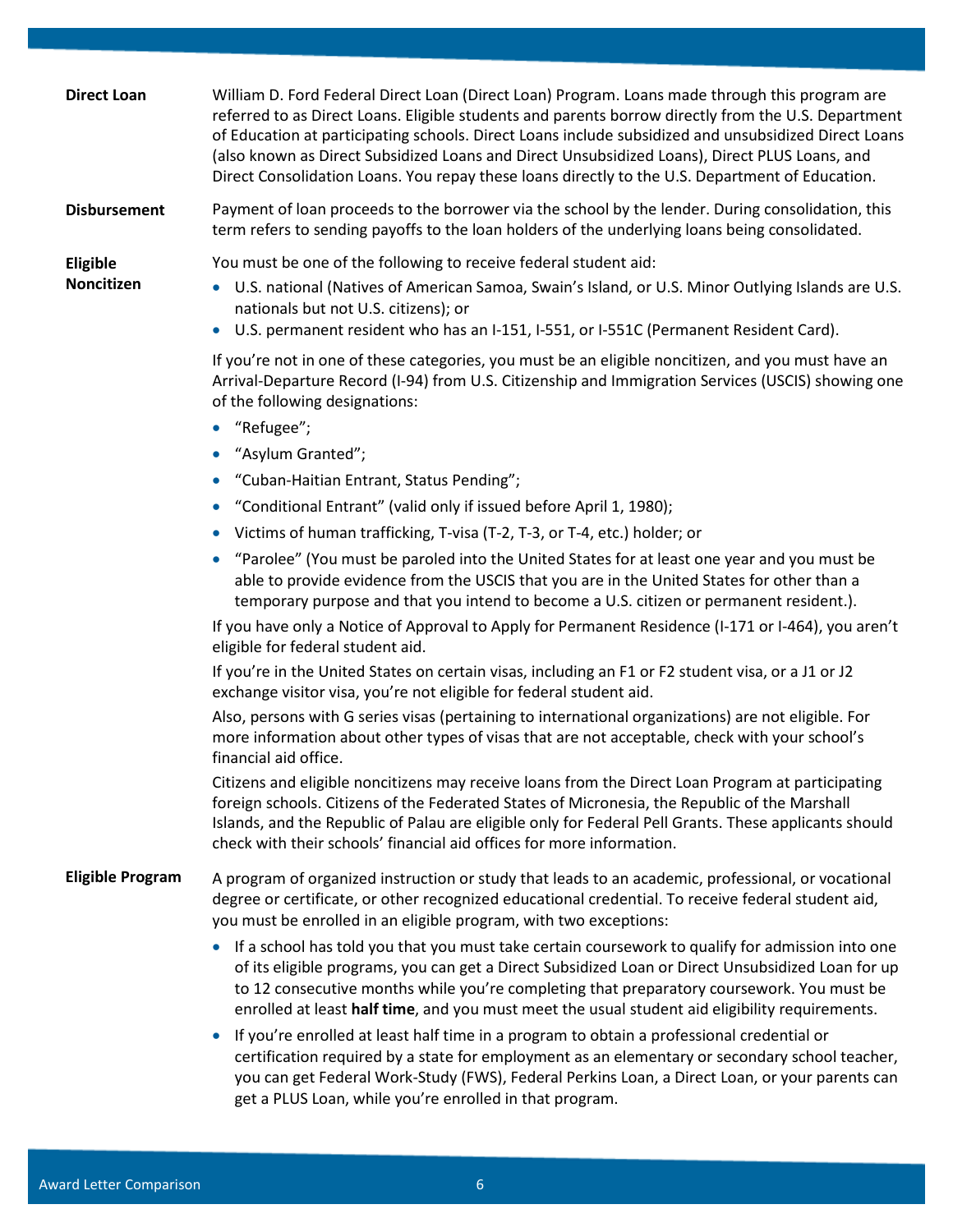| <b>Expected Family</b><br><b>Contribution (EFC)</b>                 | Your expected family contribution (EFC) is the number that's used to determine your eligibility for<br>federal student aid. This number results from the financial and demographic information you<br>provided in your Free Application for Federal Student Aid (FAFSA®) application. Your EFC is<br>reported to you on your Student Aid Report (SAR). See also Need Analysis.                                                                                                                                                                                                                                                                                                                                                                                                                                                               |
|---------------------------------------------------------------------|----------------------------------------------------------------------------------------------------------------------------------------------------------------------------------------------------------------------------------------------------------------------------------------------------------------------------------------------------------------------------------------------------------------------------------------------------------------------------------------------------------------------------------------------------------------------------------------------------------------------------------------------------------------------------------------------------------------------------------------------------------------------------------------------------------------------------------------------|
| <b>Financial Aid</b><br>Administrator<br>(FAA)                      | An individual who works at a college or career school and is responsible for preparing and<br>communicating information on student loans, grants or scholarships, and employment programs.<br>The FAA helps students apply for and receive student aid. The FAA is also capable of analyzing<br>student needs and making professional judgment changes when necessary.                                                                                                                                                                                                                                                                                                                                                                                                                                                                       |
| <b>Financial Aid</b><br>Package                                     | The total amount of financial aid (federal and nonfederal) a student is offered by the school. The<br>financial aid administrator at a postsecondary institution combines various forms of aid into a<br>"package" to help meet a student's education costs. Using available resources to give each student<br>the best possible package of aid is one of the aid administrator's major responsibilities. Because<br>funds are often limited, an aid package might fall short of the amount a student needs to cover the<br>full cost of attendance. Also, the amount of federal student aid in a package is affected by other<br>sources of aid received (scholarships, state aid, etc.).                                                                                                                                                   |
| <b>General Education</b><br><b>Development</b><br>(GED) Certificate | This is a certificate students receive if they've passed a specific, approved high school equivalency<br>test. Students who have a GED may qualify for federal student aid. A school that admits students<br>without a high school diploma must make available a GED program in the vicinity of the school and<br>must inform students about the program.                                                                                                                                                                                                                                                                                                                                                                                                                                                                                    |
| <b>Grace Period</b>                                                 | After borrowers graduate, leave school, or drop below half-time enrollment, certain subsidized<br>loans and Federal Perkins Loans that were made for that period of study have several months<br>before payments are due. This period is called the "grace period." During the grace period, no<br>interest accrues on subsidized loans. Interest accrues on unsubsidized loans during grace periods,<br>and this interest is capitalized when borrowers' loans enter repayment. See also Subsidized.                                                                                                                                                                                                                                                                                                                                        |
| <b>Half Time</b>                                                    | At schools measuring progress in credit hours and semesters, trimesters, or quarters, "half time" is<br>at least six semester hours or quarter hours per term for an undergraduate program. At schools<br>measuring progress by credit hours but not using semesters, trimesters, or quarters, "half time" is<br>at least 12 semester hours or 18 quarter hours per year. At schools measuring progress by clock<br>hours, "half time" is at least 12 hours per week. Note that schools may choose to set higher<br>minimums than these. You must be attending school at least half time to be eligible for a Direct<br>Loan. Half-time enrollment is not a requirement to receive aid from the Federal Pell Grant, Federal<br>Supplemental Educational Opportunity Grant (FSEOG), Federal Work-Study, and Federal Perkins<br>Loan programs. |
| Independent<br><b>Student</b>                                       | An independent student is one of the following: at least 24 years old, a married individual, a<br>graduate or professional student, a veteran, a member of the U.S. Armed Forces serving on active<br>duty for other than training purposes, an orphan, an individual in foster care, a ward of the court,<br>an emancipated minor, an individual in legal guardianship, a designated unaccompanied youth who<br>is homeless or at risk of being homeless, someone with dependent children or legal dependents<br>other than a spouse, or someone who presents documentation of other unusual circumstances<br>demonstrating independence to the financial aid administrator.                                                                                                                                                                |
| Interest                                                            | A loan expense charged by the lender and paid by the borrower for the use of borrowed money.<br>The expense is calculated as a percentage of the unpaid principal amount (loan amount) borrowed.                                                                                                                                                                                                                                                                                                                                                                                                                                                                                                                                                                                                                                             |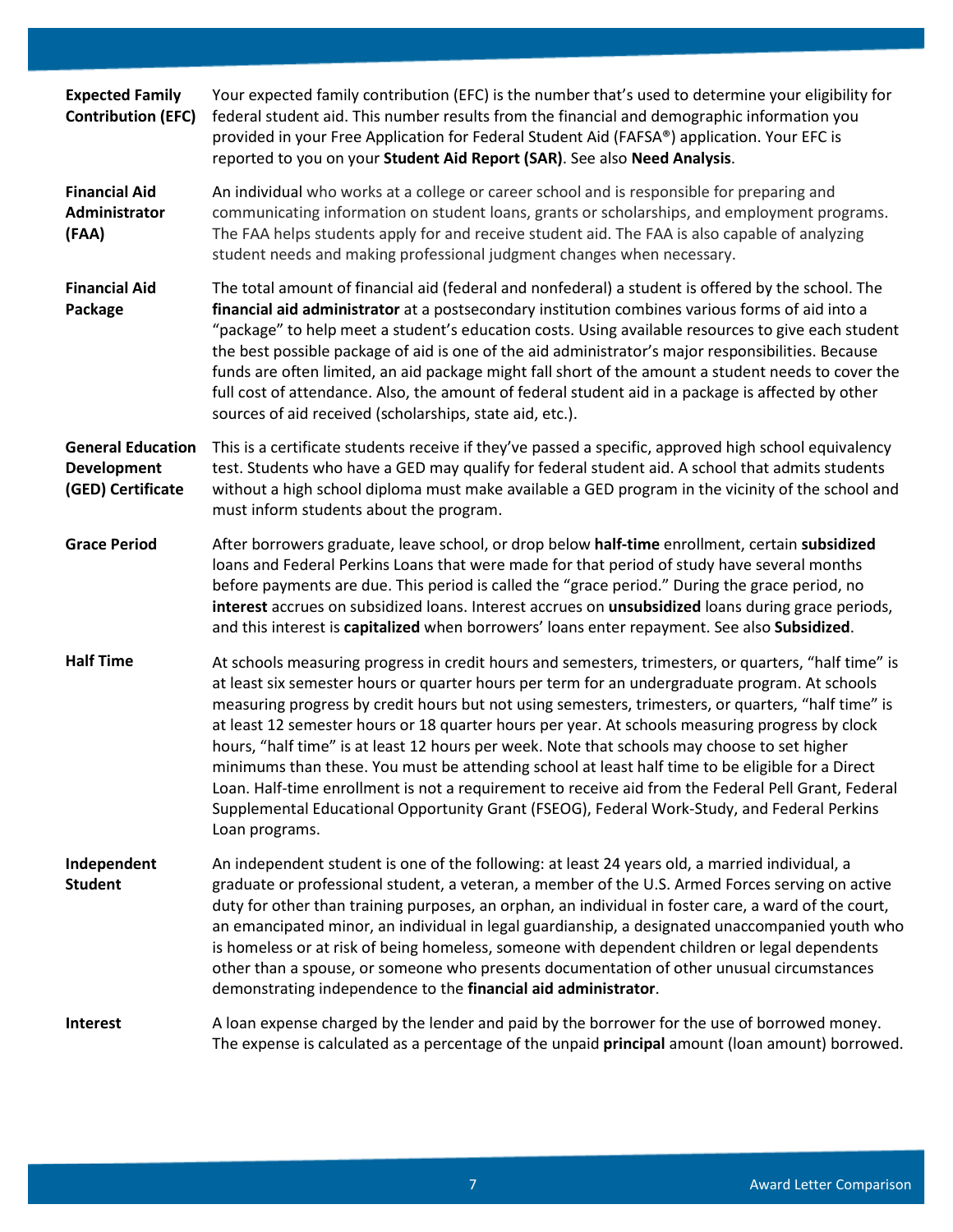| <b>Lifetime Eligibility</b><br>Used (LEU)                | The amount of Federal Pell Grant funds a student has received over his or her cumulative<br>enrollment. Eligibility for the Federal Pell Grant is limited by federal law and is limited to the<br>equivalent to six years of funding for full-time study. Once this limit is reached a student is no<br>longer eligible for Federal Pell Grant funds.                                                                                                                                                                                                                                                                                                                                                                                                                                                        |
|----------------------------------------------------------|--------------------------------------------------------------------------------------------------------------------------------------------------------------------------------------------------------------------------------------------------------------------------------------------------------------------------------------------------------------------------------------------------------------------------------------------------------------------------------------------------------------------------------------------------------------------------------------------------------------------------------------------------------------------------------------------------------------------------------------------------------------------------------------------------------------|
| <b>National Student</b><br>Loan Data System<br>(NSLDS)   | NSLDS is the U.S. Department of Education's database for federal student financial aid where you<br>can find out about the aid you've received. If you've only just applied for aid, you won't find any<br>information on NSLDS yet. NSLDS receives data from schools, guaranty agencies, and U.S.<br>Department of Education programs. The NSLDS website is generally available 24 hours a day, seven<br>days a week. By using your U.S. Department of Education FSA ID, you can get information on<br>federal loan and Federal Pell Grant amounts, outstanding balances, the status of your loans, and<br>disbursements made. You can access NSLDS at www.nslds.ed.gov/nslds SA/.                                                                                                                          |
| <b>Need Analysis</b>                                     | The process of analyzing a student's financial need, known as need analysis, focuses on<br>determining how much the family reasonably can be expected to contribute towards the student's<br>education. Traditionally, determination of an applicant's need is achieved by collecting information<br>about the family's income, assets, and living expenses. For the federal student aid programs, the<br>law specifies a need analysis formula that produces the expected family contribution (EFC). The<br>EFC and the college's cost of attendance (COA) are used by the postsecondary school to establish<br>the student's need, as well as to award grants, campus-based aid, and subsidized loans. The<br>college might ask you to complete other paperwork to determine your need for nonfederal aid. |
| Overpayment                                              | When a student receives more federal student aid than for which he or she demonstrates<br>eligibility, the excess amount must be repaid in order for a student to receive additional federal<br>student aid funds.                                                                                                                                                                                                                                                                                                                                                                                                                                                                                                                                                                                           |
| Principal                                                | The amount of money borrowed by the student. Interest is charged on this amount.                                                                                                                                                                                                                                                                                                                                                                                                                                                                                                                                                                                                                                                                                                                             |
| <b>Promissory Note</b>                                   | A promissory note is a binding legal document you sign when you get a student loan. It lists the<br>conditions under which you're borrowing and the terms under which you agree to pay back the<br>loan. It will include information on how interest is calculated and what deferment, forbearance,<br>and cancellation provisions are available to the borrower. It's very important to read and save this<br>document because you'll need to refer to it later when you begin repaying your loan or at other<br>times when you need information about provisions of the loan, such as deferments or<br>forbearances.                                                                                                                                                                                       |
| <b>Regular Student</b>                                   | A regular student is one who is enrolled or accepted for enrollment at an institution for the<br>purpose of obtaining a degree, certificate, or other recognized education credential offered by that<br>institution. Generally, to receive federal student financial aid from the programs discussed in this<br>guide, you must be a regular student. There are exceptions to this requirement for some programs.                                                                                                                                                                                                                                                                                                                                                                                           |
| Satisfactory<br><b>Academic</b><br><b>Progress (SAP)</b> | To be eligible to receive federal student financial aid, you must meet and maintain your school's<br>standards of satisfactory academic progress (SAP) toward a degree or certificate offered by that<br>institution. Check with your school to find out its standards.                                                                                                                                                                                                                                                                                                                                                                                                                                                                                                                                      |
| <b>Selective Service</b><br>Registration                 | In order to be eligible for federal student aid you must register with the Selective Service if:<br>You are a male born on or after January 1, 1960;<br>$\bullet$<br>You are at least 18 years old; and<br>$\bullet$<br>You are not currently on active duty in the U.S. Armed Forces.<br>Citizens of the Federated States of Micronesia, the Republic of the Marshall Islands, or the Republic<br>of Palau are exempt from registering.                                                                                                                                                                                                                                                                                                                                                                     |